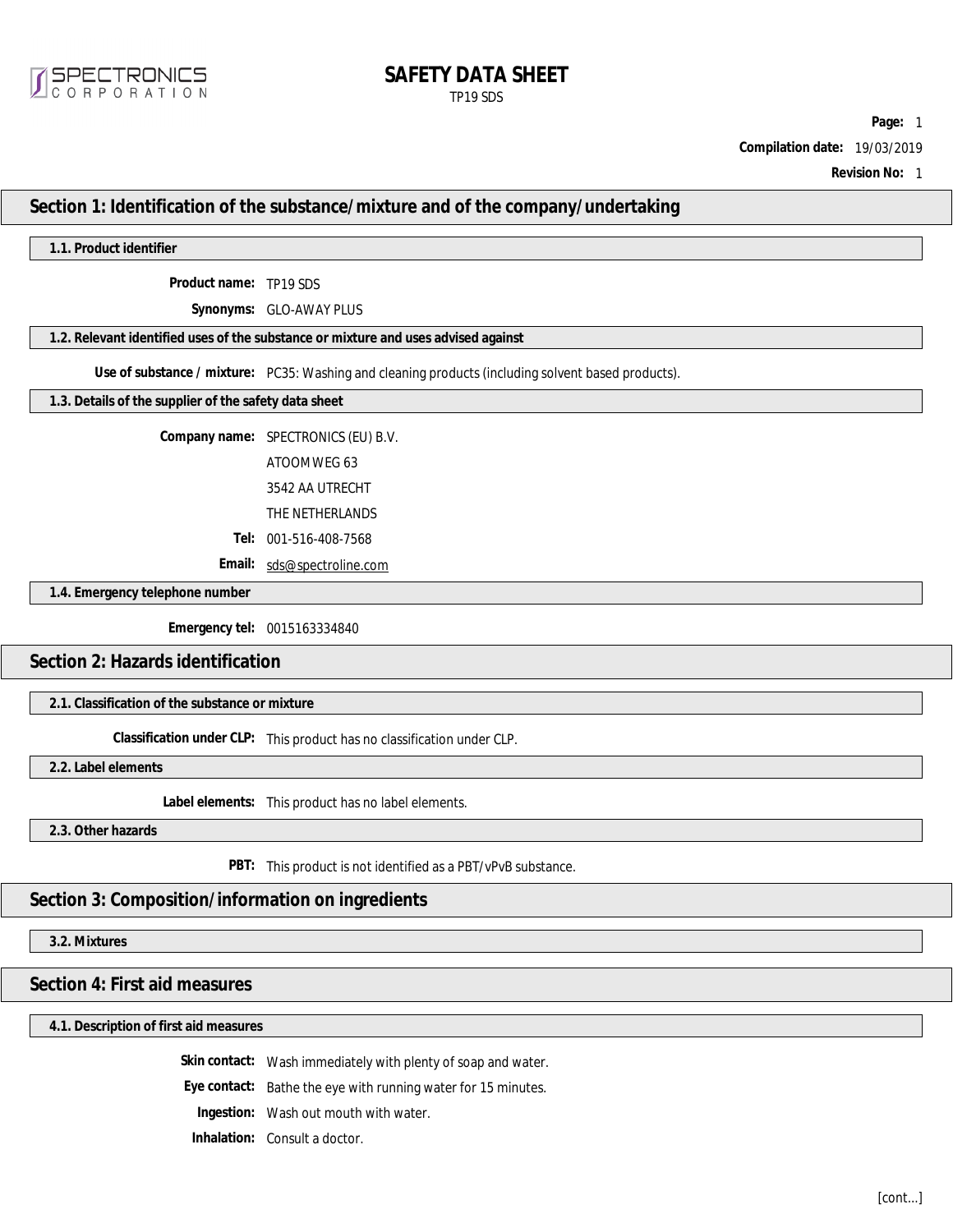# **SAFETY DATA SHEET**

TP19 SDS

|  |  |  | 4.2. Most important symptoms and effects, both acute and delayed |  |
|--|--|--|------------------------------------------------------------------|--|
|--|--|--|------------------------------------------------------------------|--|

**Skin contact:** There may be mild irritation at the site of contact.

**Eye contact:** There may be irritation and redness.

**Ingestion:** There may be irritation of the throat.

**Inhalation:** No symptoms.

**Delayed / immediate effects:** No data available.

**4.3. Indication of any immediate medical attention and special treatment needed**

**Immediate / special treatment:** Not applicable.

### **Section 5: Fire-fighting measures**

#### **5.1. Extinguishing media**

**Extinguishing media:** Suitable extinguishing media for the surrounding fire should be used. Use water spray

to cool containers.

**5.2. Special hazards arising from the substance or mixture**

**Exposure hazards:** In combustion emits toxic fumes.

**5.3. Advice for fire-fighters**

**Advice for fire-fighters:** Wear self-contained breathing apparatus. Wear protective clothing to prevent contact

with skin and eyes.

## **Section 6: Accidental release measures**

**6.1. Personal precautions, protective equipment and emergency procedures**

**Personal precautions:** Refer to section 8 of SDS for personal protection details. Turn leaking containers leak-

side up to prevent the escape of liquid.

**6.2. Environmental precautions**

**Environmental precautions:** Do not discharge into drains or rivers. Contain the spillage using bunding.

**6.3. Methods and material for containment and cleaning up**

**Clean-up procedures:** Absorb into dry earth or sand. Transfer to a closable, labelled salvage container for

disposal by an appropriate method.

**6.4. Reference to other sections**

**Reference to other sections:** Refer to section 8 of SDS.

# **Section 7: Handling and storage**

**7.1. Precautions for safe handling**

**Handling requirements:** Ensure there is sufficient ventilation of the area. Avoid the formation or spread of mists

in the air.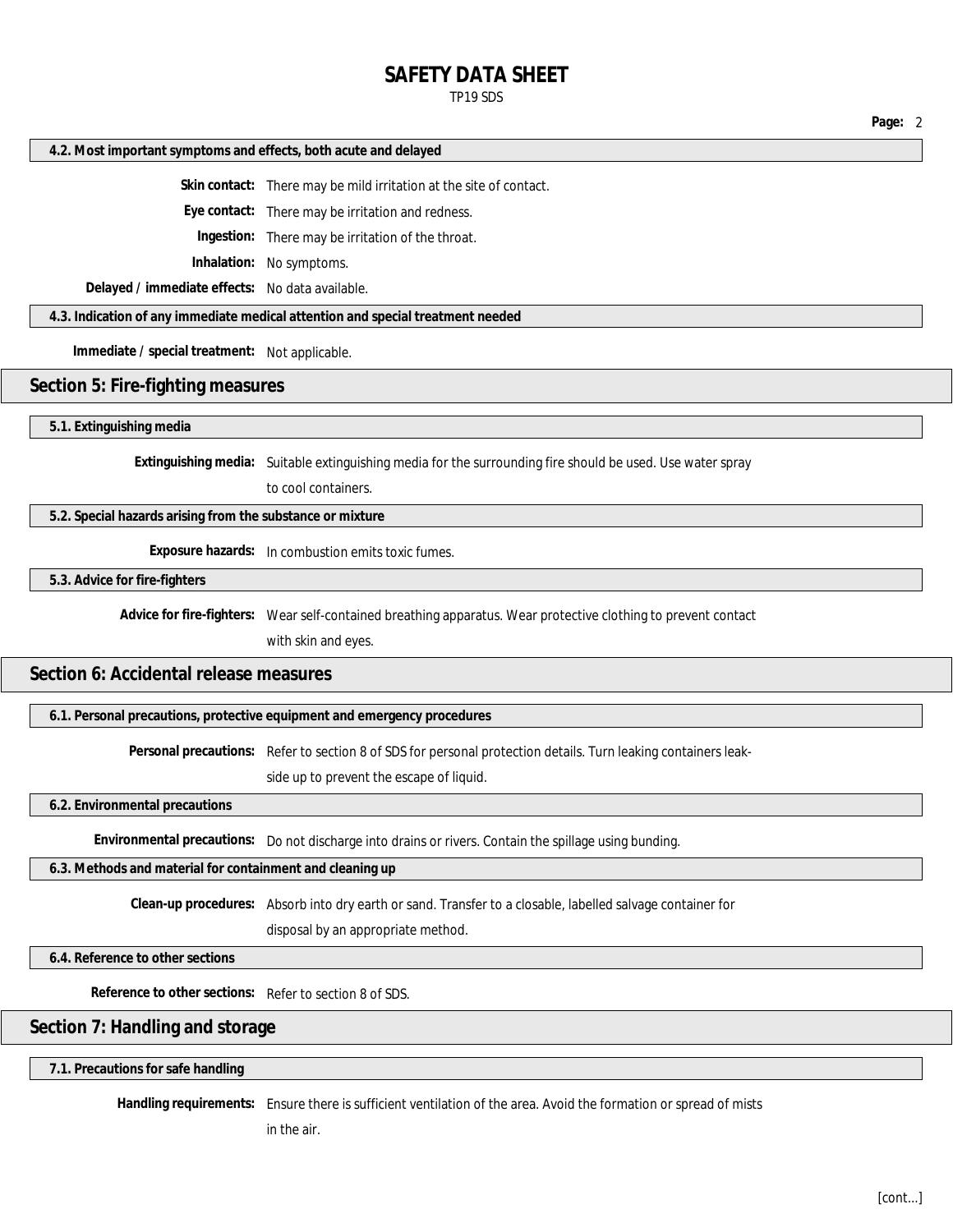# **SAFETY DATA SHEET**

TP19 SDS

### **7.2. Conditions for safe storage, including any incompatibilities**

**Storage conditions:** Store in a cool, well ventilated area. Keep container tightly closed. Keep away from

direct sunlight.

**Suitable packaging:** Must only be kept in original packaging.

**7.3. Specific end use(s)**

**Specific end use(s):** No data available.

# **Section 8: Exposure controls/personal protection**

**8.1. Control parameters**

**Workplace exposure limits:** No data available.

### **DNEL/PNEC Values**

**DNEL / PNEC** No data available.

### **8.2. Exposure controls**

| Engineering measures: Ensure there is sufficient ventilation of the area.                  |
|--------------------------------------------------------------------------------------------|
| Respiratory protection: Respiratory protection not required.                               |
| Hand protection: Protective gloves.                                                        |
| Eye protection: Safety glasses. Ensure eye bath is to hand.                                |
| Skin protection: Protective clothing.                                                      |
| Environmental: Refer to specific Member State legislation for requirements under Community |
| environmental legislation.                                                                 |

# **Section 9: Physical and chemical properties**

#### **9.1. Information on basic physical and chemical properties**

| State: Liquid                                    |                               |                                                 |                           |
|--------------------------------------------------|-------------------------------|-------------------------------------------------|---------------------------|
|                                                  | Colour: Colourless            |                                                 |                           |
|                                                  | Odour: Sweet-smelling         |                                                 |                           |
| Evaporation rate: No data available.             |                               |                                                 |                           |
|                                                  | Oxidising: No data available. |                                                 |                           |
| Solubility in water: Soluble                     |                               |                                                 |                           |
|                                                  | Viscosity: No data available. |                                                 |                           |
| Boiling point/range $C: >35$                     |                               | Melting point/range°C: No data available.       |                           |
| Flammability limits %: lower: No data available. |                               |                                                 | upper: No data available. |
| Flash point $C: >93$                             |                               | Part.coeff. n-octanol/water: No data available. |                           |
| Autoflammability°C: 438                          |                               | Vapour pressure: 0.08                           |                           |
| Relative density: 1.086                          |                               |                                                 | pH: No data available.    |
|                                                  | VOC g/l: No data available.   |                                                 |                           |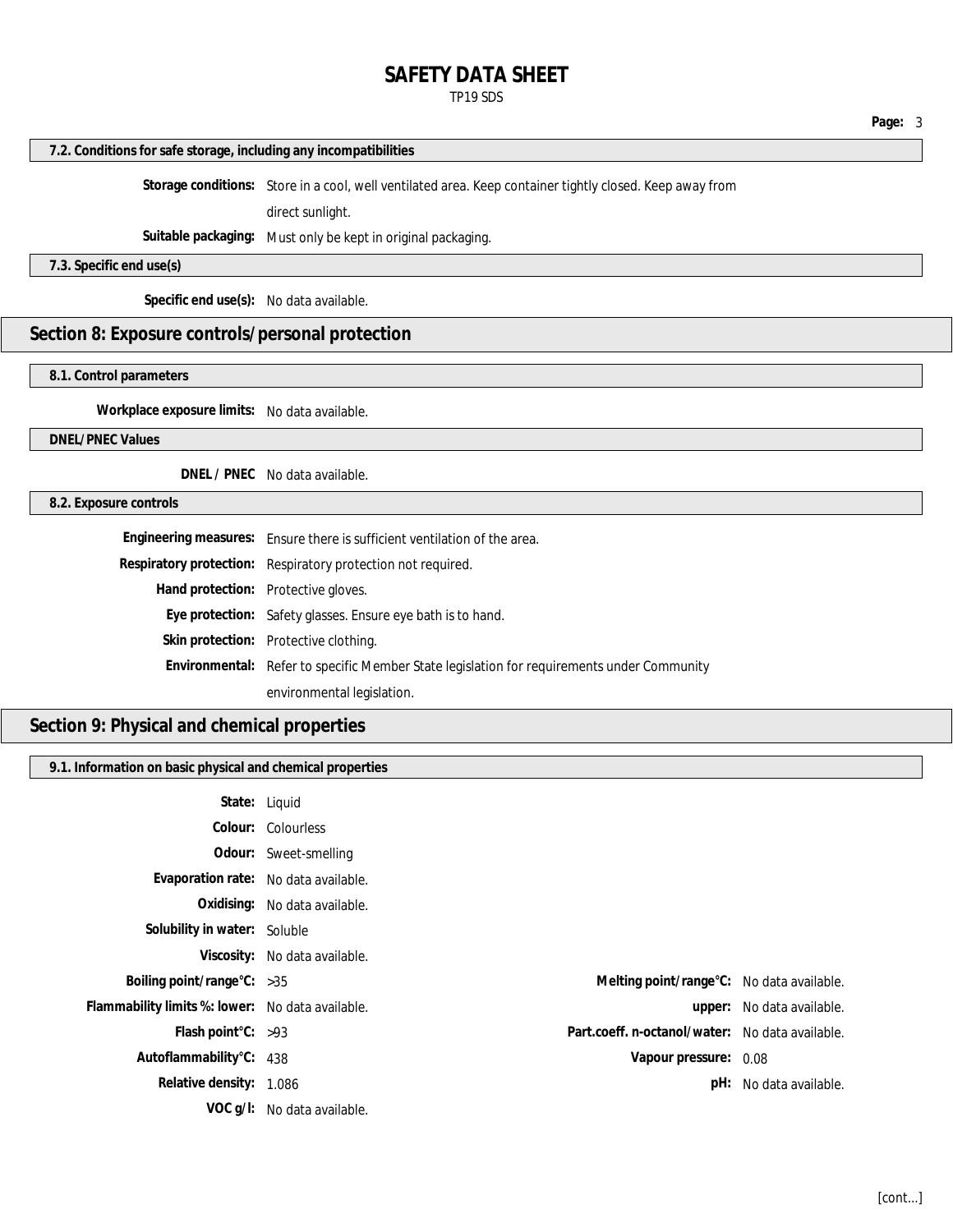# **SAFETY DATA SHEET** TP19 SDS

**9.2. Other information**

**Other information:** No data available.

### **Section 10: Stability and reactivity**

**10.1. Reactivity**

**Reactivity:** Stable under recommended transport or storage conditions.

**10.2. Chemical stability**

**Chemical stability:** Stable under normal conditions.

**10.3. Possibility of hazardous reactions**

**Hazardous reactions:** Hazardous reactions will not occur under normal transport or storage conditions.

Decomposition may occur on exposure to conditions or materials listed below.

**10.4. Conditions to avoid**

**Conditions to avoid:** Heat. Flames.

**10.5. Incompatible materials**

**Materials to avoid:** Strong oxidising agents. Strong acids. Strong bases.

**10.6. Hazardous decomposition products**

**Haz. decomp. products:** In combustion emits toxic fumes.

**Section 11: Toxicological information**

**11.1. Information on toxicological effects**

**Toxicity values:** No data available.

**Symptoms / routes of exposure**

**Skin contact:** There may be mild irritation at the site of contact. **Eye contact:** There may be irritation and redness. **Ingestion:** There may be irritation of the throat. **Inhalation:** No symptoms. **Delayed / immediate effects:** No data available. **Other information:** Not applicable.

**Section 12: Ecological information**

**12.1. Toxicity**

**Ecotoxicity values:** No data available.

**12.2. Persistence and degradability**

**Persistence and degradability:** Readily biodegradable.